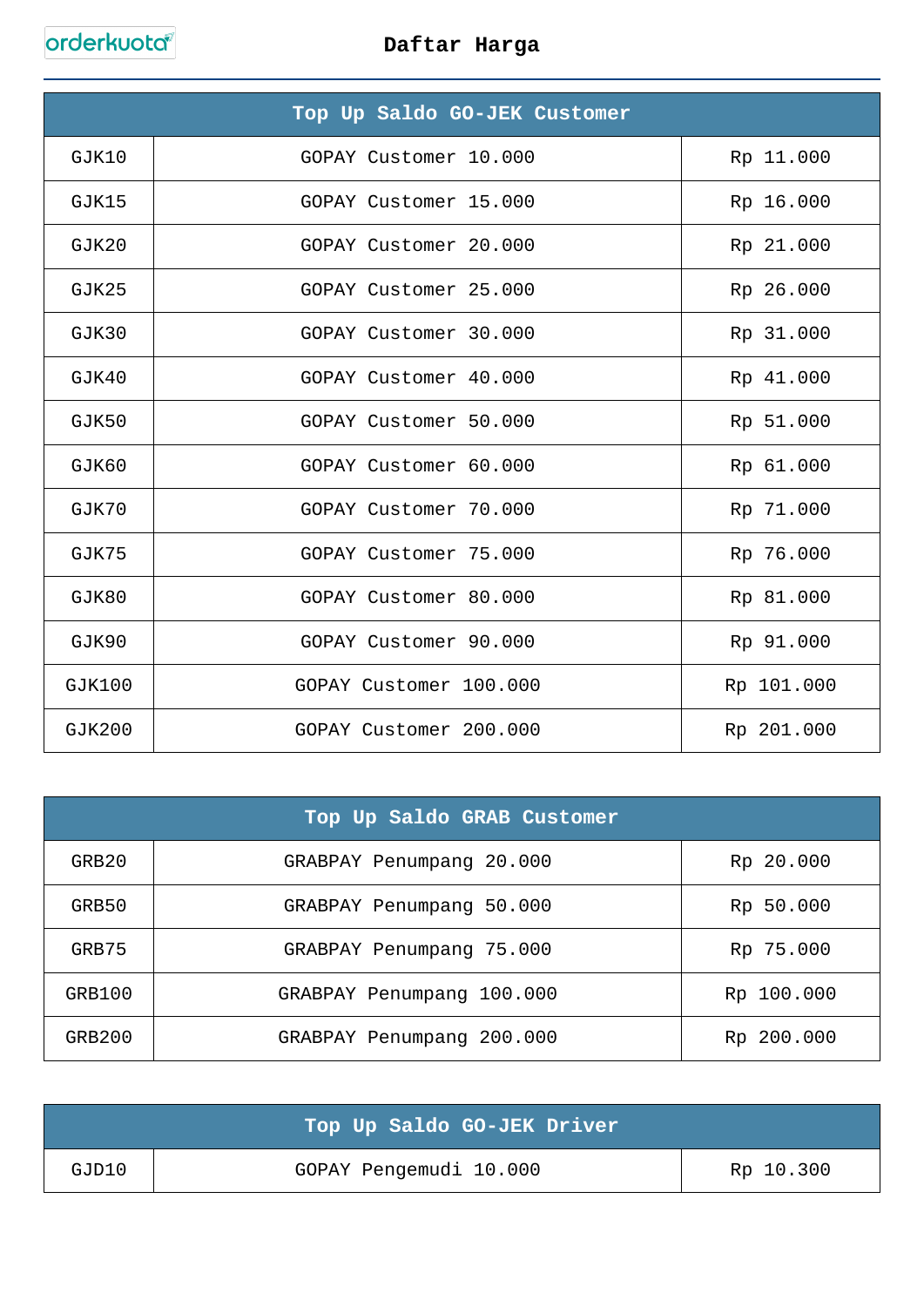| GJD15  | GOPAY Pengemudi 15.000  | Rp 15.300  |
|--------|-------------------------|------------|
| GJD20  | GOPAY Pengemudi 20.000  | Rp 20.300  |
| GJD50  | GOPAY Pengemudi 50.000  | Rp 50.300  |
| GJD75  | GOPAY Pengemudi 75.000  | Rp 75.300  |
| GJD100 | GOPAY Pengemudi 100.000 | Rp 100.300 |
| GJD200 | GOPAY Pengemudi 200.000 | Rp 200.300 |

| Top Up Saldo GRAB Driver |                        |            |
|--------------------------|------------------------|------------|
| GRD10                    | GRABPAY Driver 10.000  | Rp 11.900  |
| GRD20                    | GRABPAY Driver 20.000  | Rp 21.950  |
| GRD50                    | GRABPAY Driver 50.000  | Rp 50.774  |
| GRD100                   | GRABPAY Driver 100.000 | Rp 100.390 |
| GRD150                   | GRABPAY Driver 150.000 | Rp 150.390 |
| GRD200                   | GRABPAY Driver 200.000 | Rp 200.390 |
| GRD250                   | GRABPAY Driver 250.000 | Rp 250.390 |

| Top Up Saldo OVO  |                  |           |
|-------------------|------------------|-----------|
| OVO <sub>20</sub> | Saldo OVO 20.000 | Rp 20.000 |
| OVO25             | Saldo OVO 25.000 | Rp 25.000 |
| OVO30             | Saldo OVO 30.000 | Rp 30.000 |
| OVO40             | Saldo OVO 40.000 | Rp 40.000 |
| OVO50             | Saldo OVO 50.000 | Rp 50.000 |
| OVO60             | Saldo OVO 60.000 | Rp 60.000 |
| OVO70             | Saldo OVO 70.000 | Rp 70.000 |
| OVO75             | Saldo OVO 75.000 | Rp 75.000 |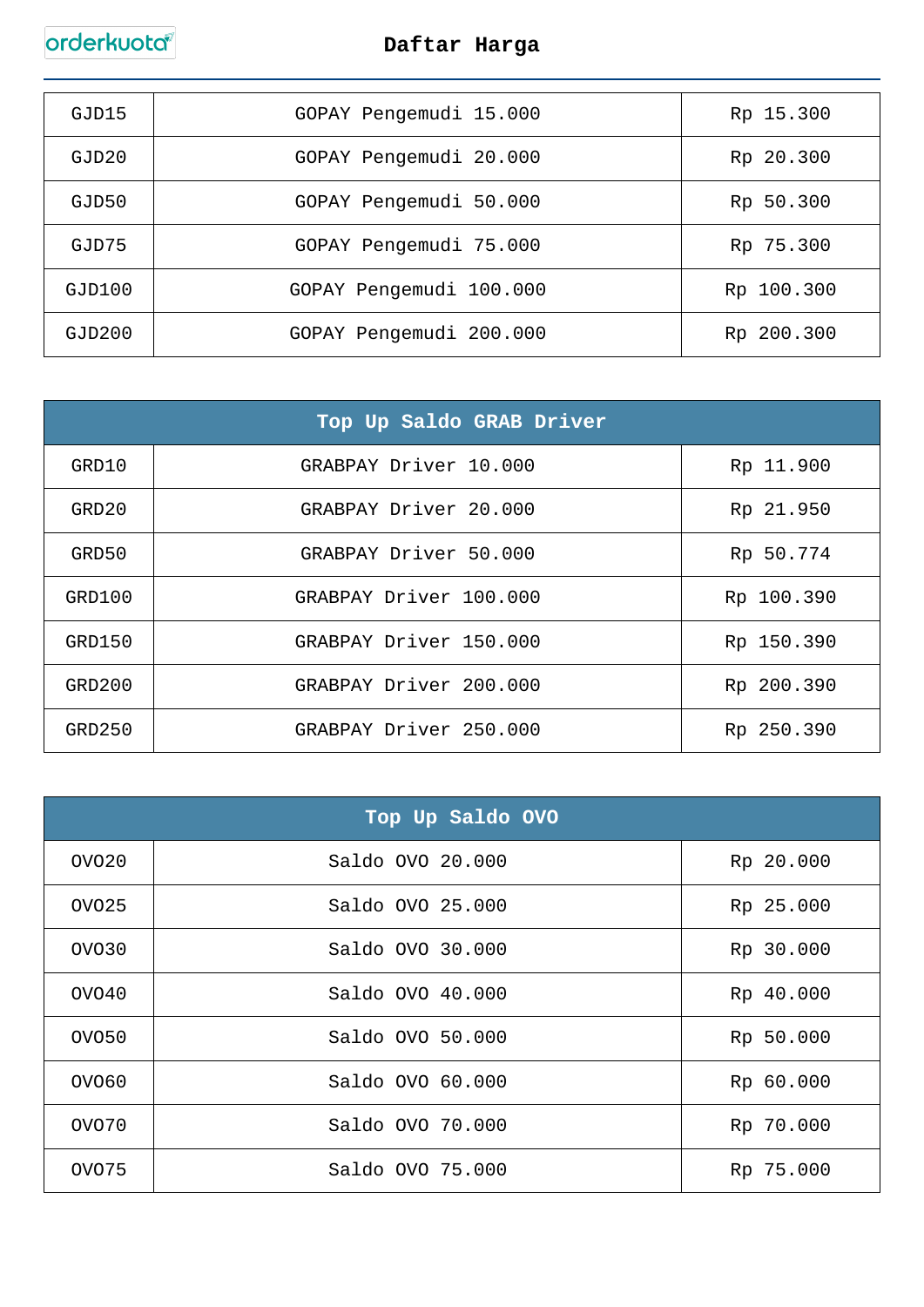| OVO80             | Saldo OVO 80.000  | Rp 80.000  |
|-------------------|-------------------|------------|
| OVO <sub>90</sub> | Saldo OVO 90.000  | Rp 90.000  |
| OVO100            | Saldo OVO 100.000 | Rp 100.000 |
| OV0200            | Saldo OVO 200.000 | Rp 200.000 |

|         | Top Up Saldo LinkAja |            |
|---------|----------------------|------------|
| LINK10  | Link Aja 10.000      | Rp 10.500  |
| LINK20  | Link Aja 20.000      | Rp 20.500  |
| LINK25  | Link Aja 25.000      | Rp 25.500  |
| LINK30  | Link Aja 30.000      | Rp 30.500  |
| LINK40  | Link Aja 40.000      | Rp 40.500  |
| LINK50  | Link Aja 50.000      | Rp 50.500  |
| LINK60  | Link Aja 60.000      | Rp 60.500  |
| LINK70  | Link Aja 70.000      | Rp 70.500  |
| LINK75  | Link Aja 75.000      | Rp 75.500  |
| LINK80  | Link Aja 80.000      | Rp 80.500  |
| LINK90  | Link Aja 90.000      | Rp 90.500  |
| LINK100 | Link Aja 100.000     | Rp 100.500 |
| LINK200 | LinkAja 200.000      | Rp 200.500 |

|                 | Top Up Saldo DANA |           |
|-----------------|-------------------|-----------|
| D <sub>20</sub> | Dana 20.000       | Rp 20.375 |
| D <sub>25</sub> | Dana 25.000       | Rp 25.375 |
| D30             | Dana 30.000       | Rp 30.375 |
| D40             | Dana 40.000       | Rp 40.375 |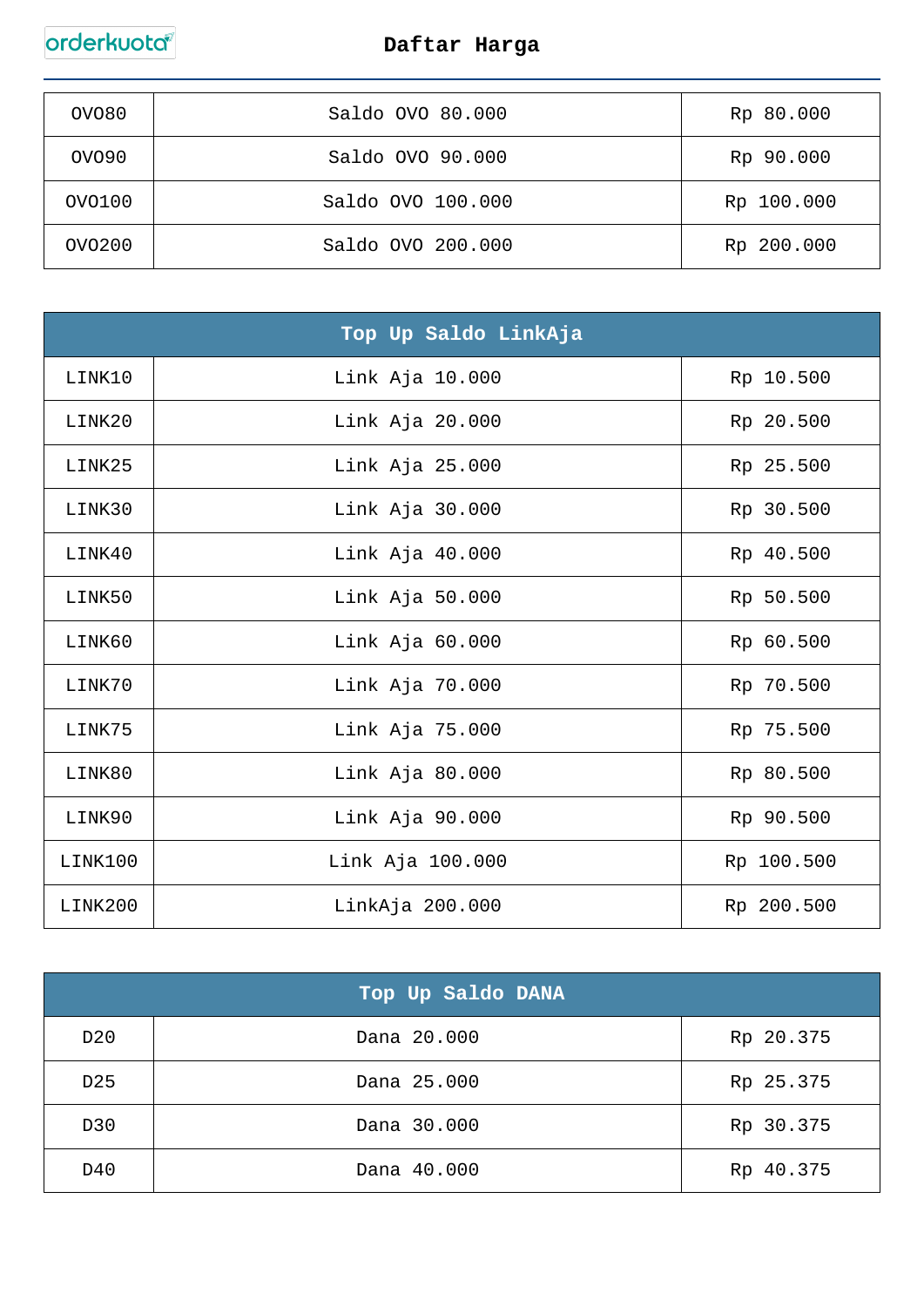| D <sub>50</sub>  | Dana 50.000  | Rp 50.375  |
|------------------|--------------|------------|
| D60              | Dana 60.000  | Rp 60.375  |
| D70              | Dana 70.000  | Rp 70.375  |
| D75              | Dana 75.000  | Rp 75.375  |
| D80              | Dana 80.000  | Rp 80.375  |
| D90              | Dana 90.000  | Rp 90.375  |
| D100             | Dana 100.000 | Rp 100.375 |
| D <sub>200</sub> | Dana 200.000 | Rp 200.375 |

|        | Top Up Saldo Shopee Admin |            |
|--------|---------------------------|------------|
| SHP10  | Shopee Pay 10.000         | Rp 11.000  |
| SHP15  | Shopee Pay 15.000         | Rp 16.000  |
| SHP20  | Shopee Pay 20.000         | Rp 21.000  |
| SHP25  | Shopee Pay 25.000         | Rp 26.000  |
| SHP30  | Shopee Pay 30.000         | Rp 31.000  |
| SHP40  | Shopee Pay 40.000         | Rp 41.000  |
| SHP50  | Shopee Pay 50.000         | Rp 51.000  |
| SHP60  | Shopee Pay 60.000         | Rp 61.000  |
| SHP70  | Shopee Pay 70.000         | Rp 71.000  |
| SHP75  | Shopee Pay 75.000         | Rp 76.000  |
| SHP80  | Shopee Pay 80.000         | Rp 81.000  |
| SHP90  | Shopee Pay 90.000         | Rp 91.000  |
| SHP100 | Shopee Pay 100.000        | Rp 101.000 |
| SHP200 | Shopee Pay 200.000        | Rp 201.000 |

|         | Top Up Saldo iSaku Indomaret |           |
|---------|------------------------------|-----------|
| ISAKU10 | Topup Isaku 10.000           | Rp 11.000 |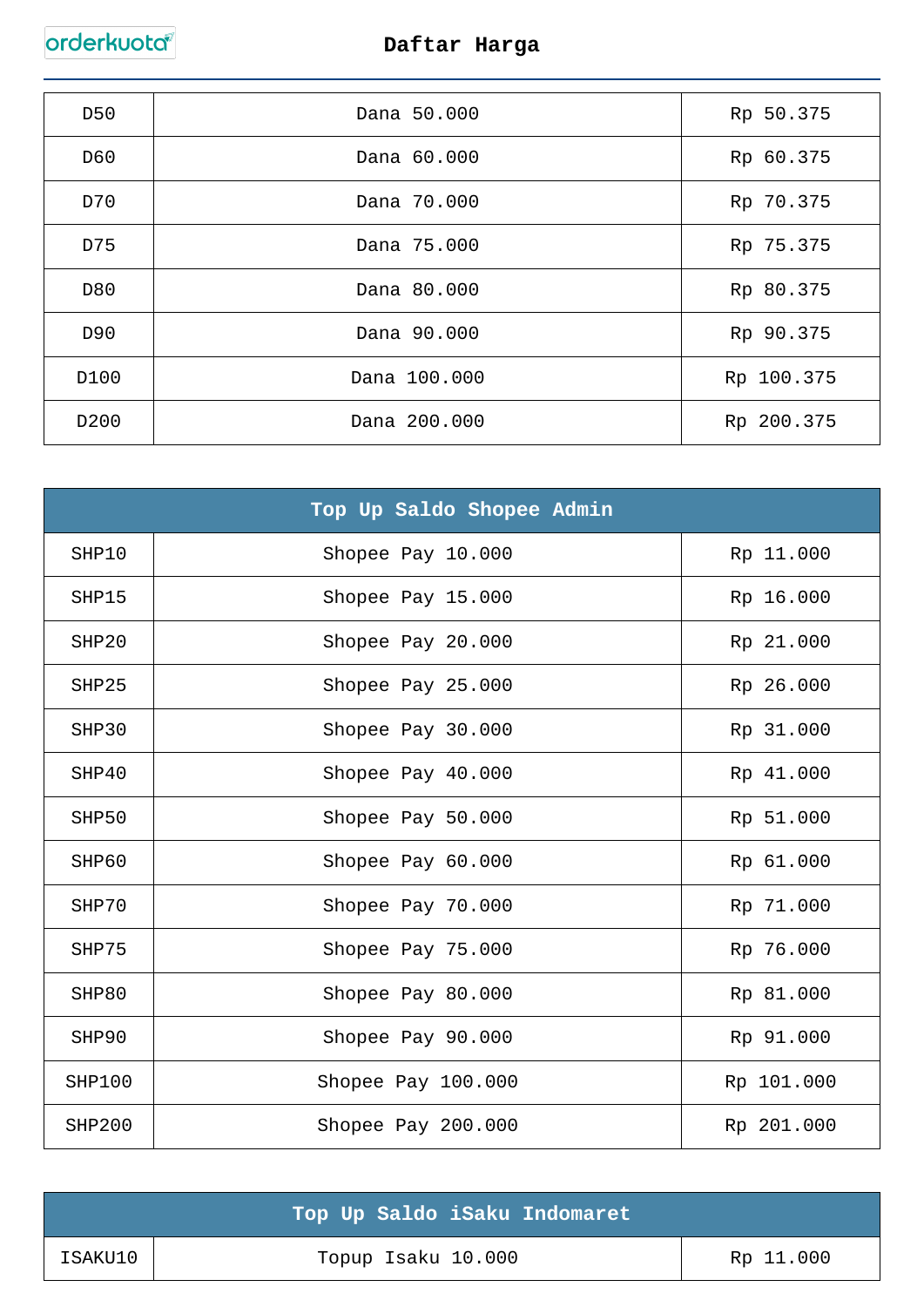| ISAKU20  | Topup Isaku 20.000  | Rp 21.000  |
|----------|---------------------|------------|
| ISAKU25  | Topup Isaku 25.000  | Rp 26.000  |
| ISAKU30  | Topup Isaku 30.000  | Rp 31.000  |
| ISAKU40  | Topup Isaku 40.000  | Rp 41.000  |
| ISAKU50  | Topup Isaku 50.000  | Rp 51.000  |
| ISAKU60  | Topup Isaku 60.000  | Rp 61.000  |
| ISAKU70  | Topup Isaku 70.000  | Rp 71.000  |
| ISAKU75  | Topup Isaku 75.000  | Rp 76.000  |
| ISAKU100 | Topup Isaku 100.000 | Rp 101.000 |
| ISAKU200 | Topup Isaku 200.000 | Rp 201.000 |

|         | Top Up Saldo OVO Admin |            |
|---------|------------------------|------------|
| NOVO20  | Saldo OVO 20.000       | Rp 21.000  |
| NOVO25  | Saldo OVO 25.000       | Rp 26.000  |
| NOVO30  | Saldo OVO 30.000       | Rp 31.000  |
| NOVO40  | Saldo OVO 40.000       | Rp 41.000  |
| NOVO50  | Saldo OVO 50.000       | Rp 51.000  |
| NOVO60  | Saldo OVO 60.000       | Rp 61.000  |
| NOVO70  | Saldo OVO 70.000       | Rp 71.000  |
| NOVO75  | Saldo OVO 75.000       | Rp 76.000  |
| NOVO80  | Saldo OVO 80.000       | Rp 81.000  |
| NOVO90  | Saldo OVO 90.000       | Rp 91.000  |
| NOVO100 | Saldo OVO 100.000      | Rp 101.000 |
| NOVO200 | Saldo OVO 200.000      | Rp 201.000 |

|         | Top Up Saldo Shopee |           |
|---------|---------------------|-----------|
| SHOPE10 | Shopee Pay 10.000   | Rp 10.450 |